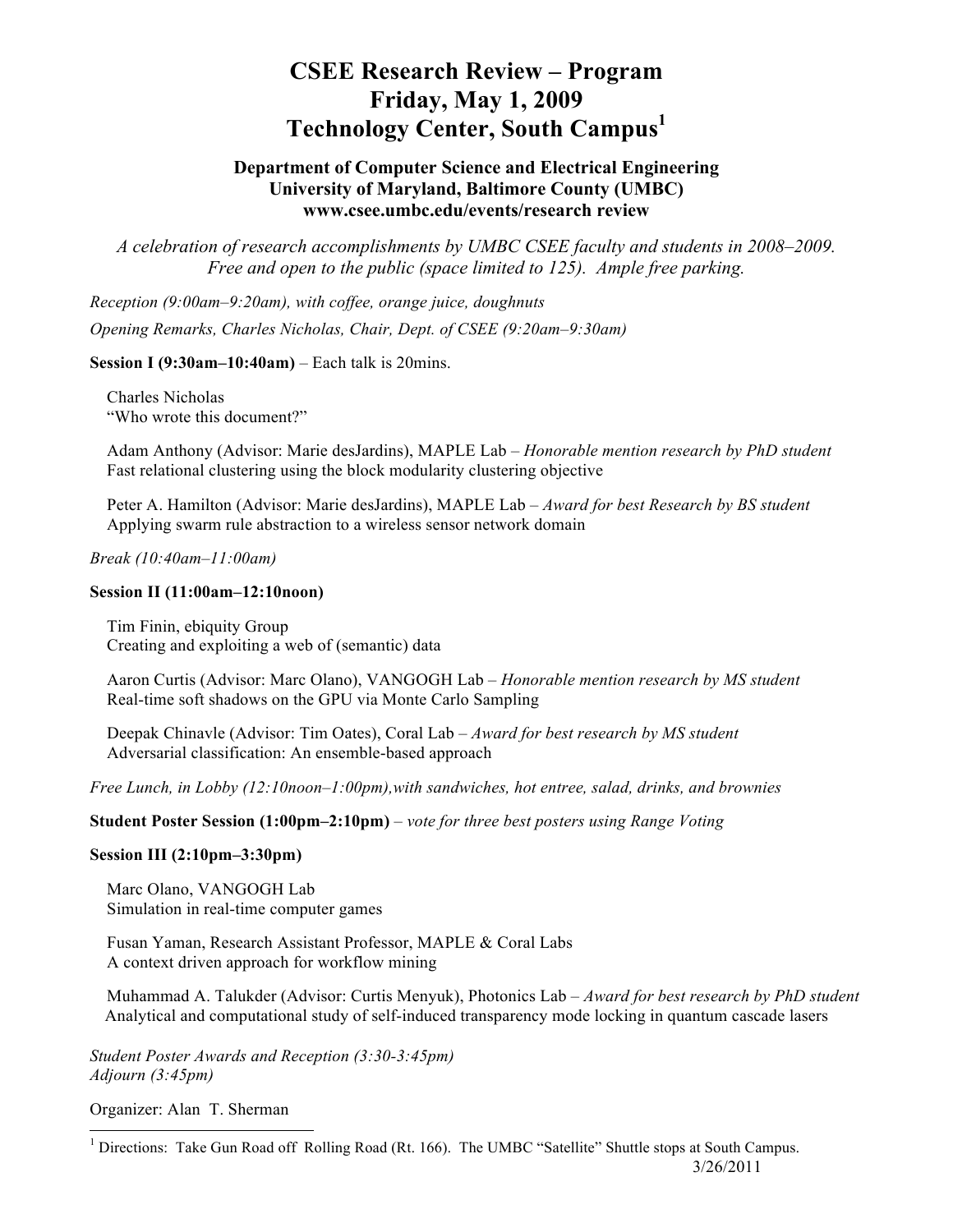# **CSEE Research Review – Talk Abstracts Friday, May 1, 2009**

# **Department of Computer Science and Electrical Engineering University of Maryland, Baltimore County (UMBC)**

### **Session I**

### Charles Nicholas **"Who wrote this document?"**

Questions of authorship have fascinated historians, theologians, and other scholars for centuries. In recent years statisticians and now at last computer scientists are also addressing these issues. We will present an overview of the study of authorship attribution, including famous examples such as "The Federalist Papers," the various "Wizard of Oz" books, as well as the Hebrew Bible and the Christian New Testament. We will present results from our own work in applying *Latent Semantic Analysis (LSA)*, a well-known technique in information retrieval, to the authorship attribution problem.

Adam Anthony (Advisor: Marie desJardins), MAPLE Lab – *Honorable mention research by PhD student* **Fast relational clustering using the block modularity clustering objective**

I discuss a new algorithm for clustering in relational data that emphasizes scalability to large relational data sets. The algorithm uses a unique clustering objective, referred to as *Block Modularity*, which measures the quality of any general relational pattern, including community, hierarchical and *k*-partite relational patterns. First, I motivate the area of relational clustering in general, and then compare and contrast two popular approaches to relational clustering. Then, I describe the block modularity objective and the resulting optimization algorithm, and present empirical evidence that the new algorithm finds relatively high quality clusterings for a very low cost in runtime. Finally, I briefly discuss areas of current and future work, including the remaining contributions in my dissertation: the probabilistic relational clustering framework, multi-relational clustering, and relation selection.

### Peter A. Hamilton (Advisor: Marie desJardins), MAPLE Lab – *Best Research by BS student* **Applying swarm rule abstraction to a wireless sensor network domain**

Rule abstraction is a powerful tool for modeling abstract behaviors in swarm systems. The research presented in this paper examines the application of rule abstraction to the wireless sensor network domain. I analyze the potential of rule abstraction to accurately model and control the connectivity, coverage, and density of a simple sensor network. I also present a simulation tool developed to facilitate the discovery and creation of new abstract rules and discuss preliminary experimental results that will lead to the development of new abstract rules.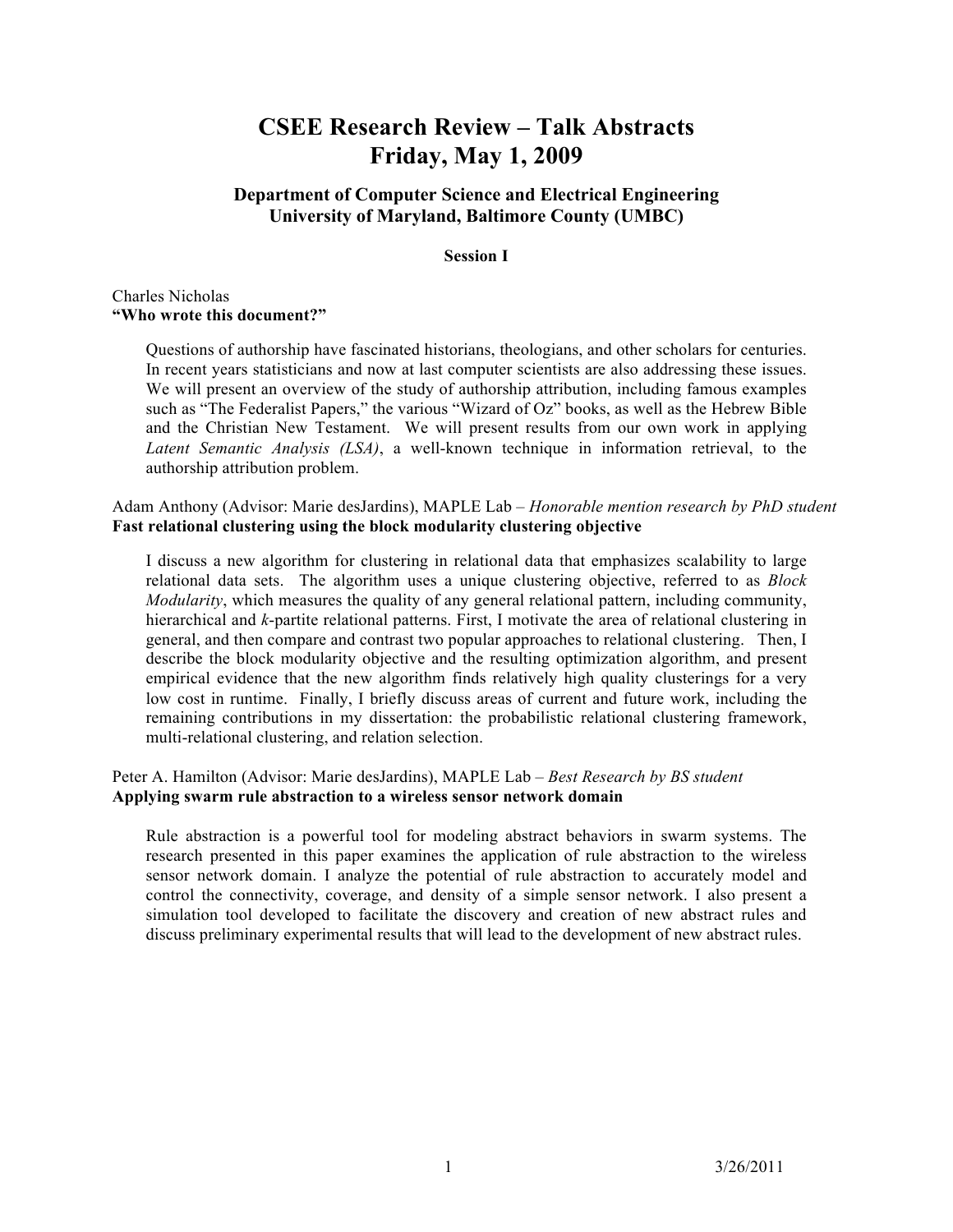#### **Session II**

### Tim Finin, ebiquity Group **Creating and exploiting a web of (semantic) data**

Twenty years ago Tim Berners-Lee proposed a distributed hypertext system based on standard Internet protocols. The Web that resulted fundamentally changed the ways we share information and services, both on the public Internet and within organizations. That original proposal contained the seeds of another effort that has not yet blossomed: a Semantic Web designed to enable computer programs to share and understand structured and semi-structured information easily. We will review the evolution of the idea and technologies to realize a Web of Data and describe how we are exploiting them to enhance information retrieval and information extraction.

### Aaron Curtis (Advisor: Marc Olano), VANGOGH Lab – *Honorable mention research by MS student* **Real-time soft shadows on the GPU via Monte Carlo Sampling**

Realistic shadows present a difficult problem in real-time rendering. While techniques for rendering hard edged shadows from point light sources are well established, attempts to incorporate soft shadows typically suffer from inaccuracies or poor performance.

 Our algorithm makes use of recent advances in GPU randomization to perform Monte Carlo sampling of points on an area light source. Rays are then traced to the sampled points, using the shadow map as a discretized representation of occluders in the scene. The accuracy of this method can be improved through the use of multiple shadow maps, which together are able to better approximate the scene geometry.

 As with conventional shadow mapping, our method is performed entirely on the GPU, does not require any precomputation, and can handle fully dynamic scenes with arbitrary geometric complexity. The quality of the generated shadows is comparable to that of off-line rendering algorithms such as ray tracing, while performance remains real-time, on par with existing techniques.

## Deepak Chinavle (Advisor: Tim Oates), Coral Lab – *Best research by MS student* **Adversarial classification: An ensemble-based approach**

Spam has been studied and dealt with extensively in the email, web and, recently, the blog domain. Recent work has addressed the problem of non-stationarity of data using ensemble based approaches. Adversarial classification has been handled by retraining base classifiers using labeled samples obtained from the ensemble. However, frequent retraining is expensive. The need is to determine dynamically when the classifiers should be retrained and to retrain only those classifiers that are performing poorly. We show how mutual agreement between classifiers can be use to reduce retraining time, measure runtime performance, and keep track of the weakest performing classifier. We back our research with experimental results using real life data from blogs as a special case of spam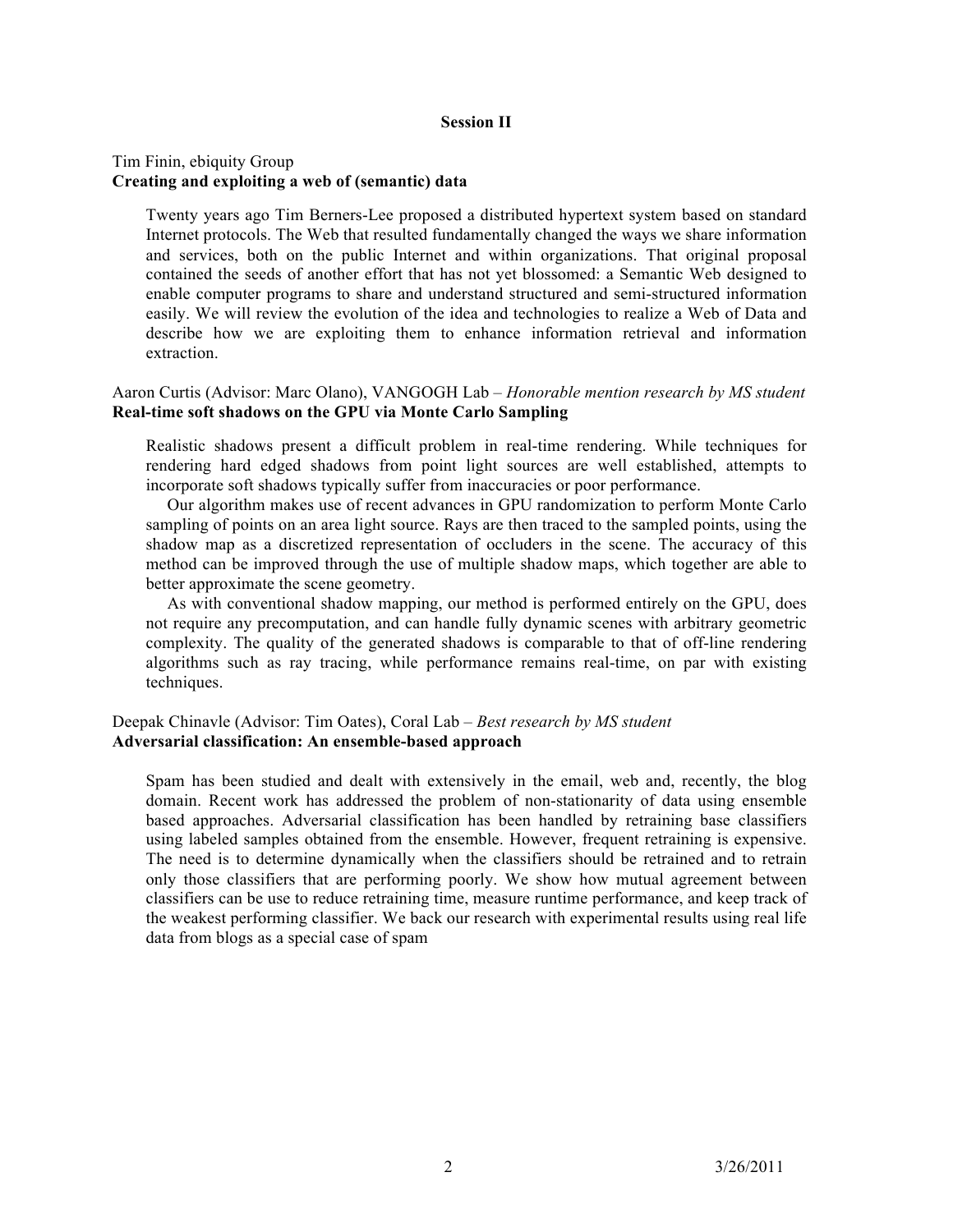#### **Session III**

### Marc Olano, VANGOGH Lab **Simulation in real-time computer games**

Modern computer games perform physical simulation in a variety of contexts. It is perhaps most visible in kinematic simulation of articulated bodies, the so-called "rag doll physics" for character animation. However, simulation can also be found for cloth, fluid, optical effects with participating media, and models of surface reflectance. These methods must run effectively on a range of consumer hardware, and must be fast, finishing within a fraction of the 10–30 ms time available per frame. This talk will present some of the mainstream and research methods, demonstrate their results, and discuss the state of consumer-level hardware to accelerate physical simulation.

#### Fusan Yaman, Research Assistant Professor, MAPLE & Coral Labs **A context driven approach for workflow mining**

Workflows play an important role in automation. The key challenge in building workflows is the need for a domain expert. However, in many realistic domains, experts are either not readily accessible or cannot express their knowledge in a declarative way. A solution to this bottleneck is workflow mining, which aims to discover a workflow given sample executions. In this talk, I will present a novel workflow mining algorithm, *WIT,* which applies grammar inferencing techniques to discover the target workflow with the help of the dataflow. WIT is designed to cope with the challenge of learning when training examples are scarce. It has been deployed as a major component in the POIROT system, which is built to take DARPA's integrated learning challenge, where several learners interact to solve different parts of a complex learning problem given only one example solution.

### Muhammad A. Talukder (Advisor: Curtis Menyuk), Photonics Lab – *Best research by PhD student* **Analytical and computational study of self-induced transparency mode locking in quantum cascade lasers**

The possibility of using the self-induced transparency effect to modelock lasers has been discussed since the late 1960s, but has never been observed. It is proposed that quantum cascade lasers are the ideal tool to realize self-induced transparency modelocking due to their rapid gain recovery times and relative long coherence times, and because it is possible to interleave gain and absorbing layers. Designs of quantum cascade lasers are presented here that satisfy the requirements for self-induced transparency modelocking. Analytical modelocked solutions of the coupled Maxwell-Bloch equations that define the dynamics in quantum cascade lasers that have both gain and absorbing layers have been found under the conditions that there is no frequency detuning, the absorbing layers have a dipole moment twice that of the gain layers, the input pulse is a  $\pi$  pulse in the gain medium, and the gain recovery times in the gain and the absorbing layers are much longer than the coherence time  $T_2$  and are short compared to the round-trip time. It is shown that the modelocked pulse durations are on the order of  $T_2$ , which is typically about 100 fs. The Maxwell-Bloch equations have been solved computationally to determine the robustness of the modelocked solutions when frequency detuning is present, the dipole moment of the absorbing layers differs from twice that of the gain layers, the gain relaxation time is on the order of 1–10 ps, as typically obtained in quantum cascade lasers, and the initial pulse is not a  $\pi$  pulse in the gain medium. We find that modelocked solutions exist over a broad parameter range.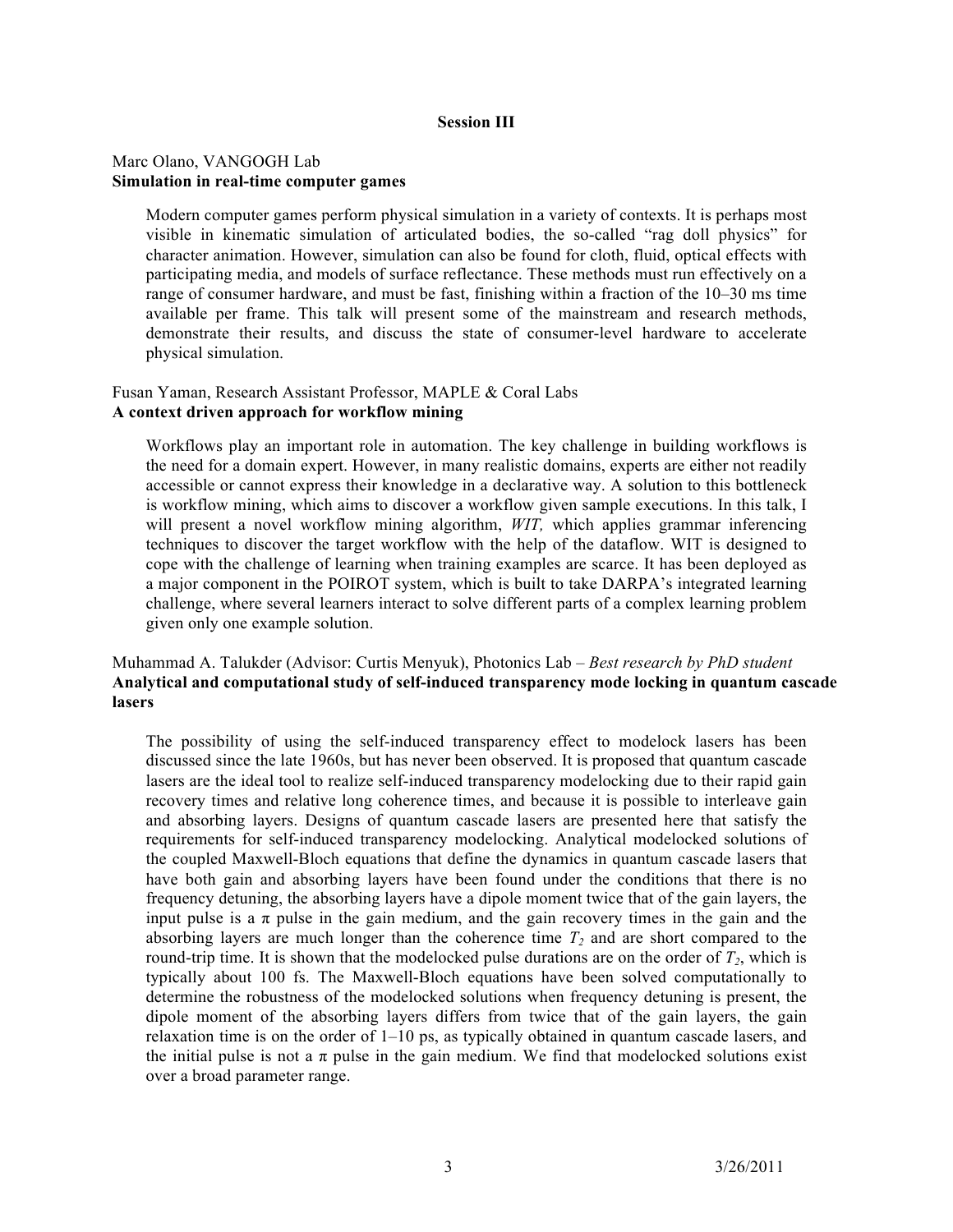# **CSEE Research Review – Poster Abstracts Friday, May 1, 2009**

# **Department of Computer Science and Electrical Engineering University of Maryland, Baltimore County (UMBC)**

*Note: The students who won research awards also have posters, but they are ineligible for the three poster awards. For their abstracts, see the talk abstracts.*

### *MS Students*

### 1. Wesley Griffin, VANGOGH Lab  **Creating Lines on the Geometry Shader**

Recent advances in graphics hardware include capabilities that have yet to be fully explored. One specific capability is the processing of mesh adjacency information in the programmable geometry shader. Mesh adjacency information is the set of triangles that are adjacent to the primary triangle currently being processed. Having access to adjacent triangles allows a shader program to compute information normally not available in the graphics pipeline, such as edge orientation or surface curvature data.

 A popular domain in non-photorealistic rendering is line drawing. There have been many techniques developed to draw lines in an artistic manner. These techniques can be divided into two groups: image-based and object-based. Image-based techniques work by rendering objects to a frame buffer and then processing the image to create lines. Object-based techniques, on the other hand, work with the polygonal mesh representation of objects, and analyze various aspects of the geometry to create different types of lines.

 Recent object-based techniques specifically analyze the surface curvature of polygonal meshes to extract lines. Typically these algorithms would be run on the host computer and the lines would be textured and rendered on the graphics hardware. These algorithms are potentially uniquely suited to the geometry shader hardware capabilities. We will develop a system that creates and renders stylized lines for generic models and runs completely in graphics hardware.

### 2. Albert Kir, Tejaswini Kavallappa (Advisor: Joel Morris)

### **Develop statistical and deterministic signal processing algorithms for enhanced mid-IR sensor performance**

A mid-IR laser-based gas sensing system based on *Laser-based Spectroscopy (LAS)* is an important application in numerous fields. We used detection theory to develop a generic statistical analysis model for mid-IR gas sensing systems to compute the different performance probabilities. A new signal strength measure, (delta) SNR, is defined to address the detection problem for the gas sensing system and used to perform system improvement analysis for the detection performance of the sensing system.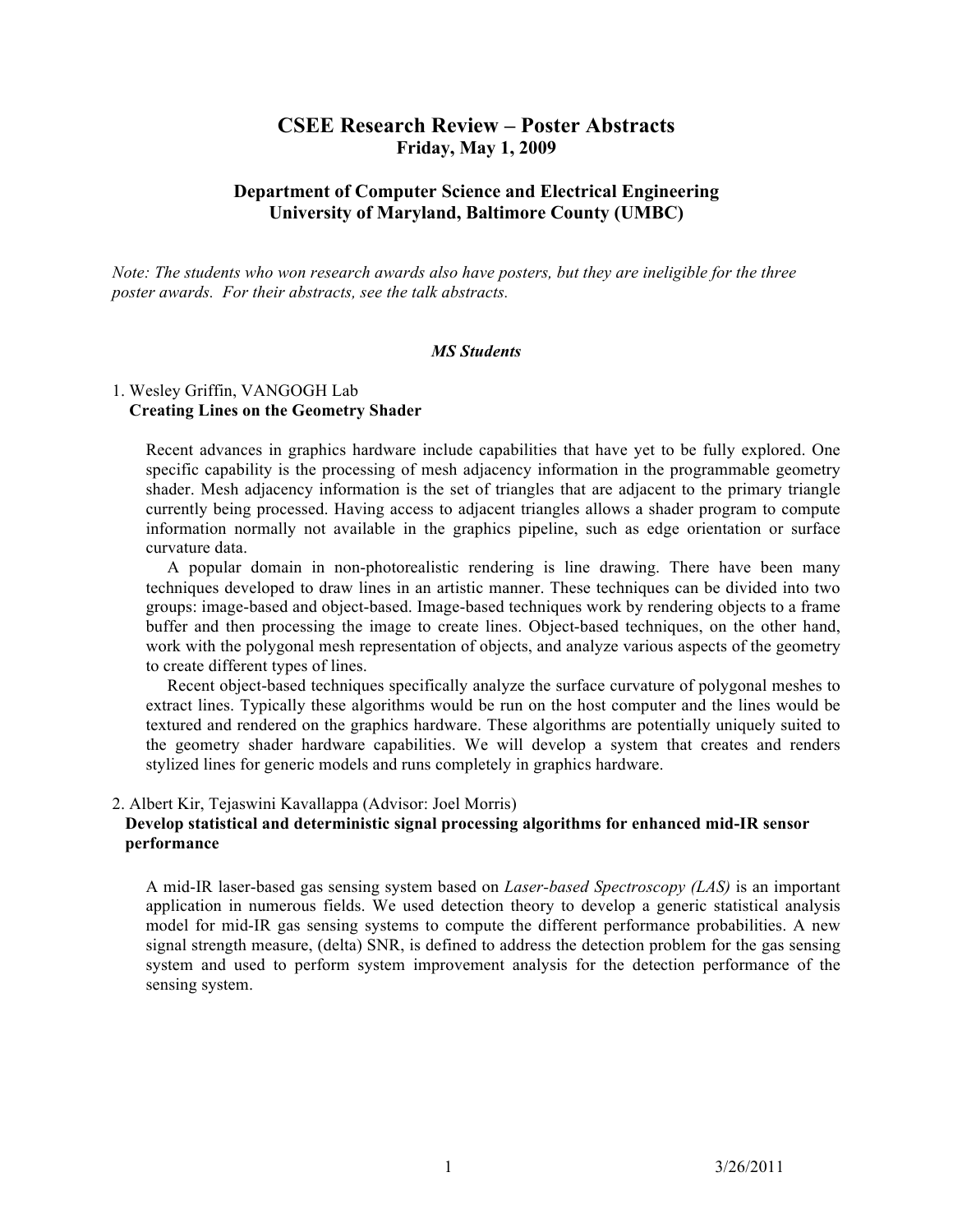#### *PhD Students*

### 3. Lushan Han (Advisors: Tim Finin, Yelena Yesha and Anupam Joshi), ebiquity Group  **Finding the Most Appropriate Semantic Web Terms from Words**

The Semantic Web language RDF was designed to unambiguously define and use ontologies to encode data and knowledge on the Web. Many people find it difficult, however, to write complex RDF statements and queries because doing so requires familiarity with the appropriate ontologies and the terms they define. We develop a system that maps a set of ordinary English words to a set of most appropriate (considering both term consistency and ontology popularity) RDF terms among an interconnected ontology network. We use the *Swoogle Semantic Web* search engine to provide RDF term and ontology co-occurrence statistics, the WorldNet lexical ontology to resolve synonyms, and a practical three step approach to find the best suitable ontology context as well as the most appropriate terms for the input words.

### 4. Palanivel Kodeswaran (Advisor: Anupam Joshi), ebiquity Group  **Towards a Declarative Framework for Managing Application and Network Adaptations**

Cross layer optimizations are increasingly being used for a variety of applications for pushing application intelligence into the network layer with the overall goal of improving application specific metrics. However most of these implementations are ad hoc and performed on a per application basis. In this paper we propose a declarative framework for managing application and network adaptations. The declarative framework provides a much needed clean line of separation between the high level goals and the low level implementations. Our framework exposes the tunable features of both the application and the network across layers which can then be jointly optimized through operator specified policies. This allows operators to control the adaptation process and retain control over their networks while the application and the network adapt in response to changing conditions. We pursue an ontology based approach and use semantic web languages such as OWL, RDF etc. in our framework for the policy and declarative specifications, thereby leveraging the inherent reasoning and conflict resolution features of these languages. We then describe our simulator developed on top of the NS2 simulator to demonstrate the utility of our approach in the easy implementation of cross layer optimizations through sample application scenarios.

5. John Krautheim (Advisors: Dhananjay Phatak and Alan Sherman), Cyber Defense Lab  **Virtual Private Infrastructure**

Cloud computing places an organization's sensitive data in the control of a third party, introducing a significant level of risk on the privacy and security of the data. We propose a new management and security model for cloud computing called the *Private Virtual Infrastructure (PVI)* that shares the responsibility of security in cloud computing between the service provider and client, decreasing the risk exposure to both. The PVI datacenter is under control of the information owner while the cloud fabric is under control of the service provider. A cloud Locator Bot pre-measures the cloud for security properties, securely provisions the datacenter in the cloud, and provides situational awareness through continuous monitoring of the cloud security. PVI and Locator Bot provide the tools organizations require to maintain control of their information in the cloud and realize the benefits cloud computing.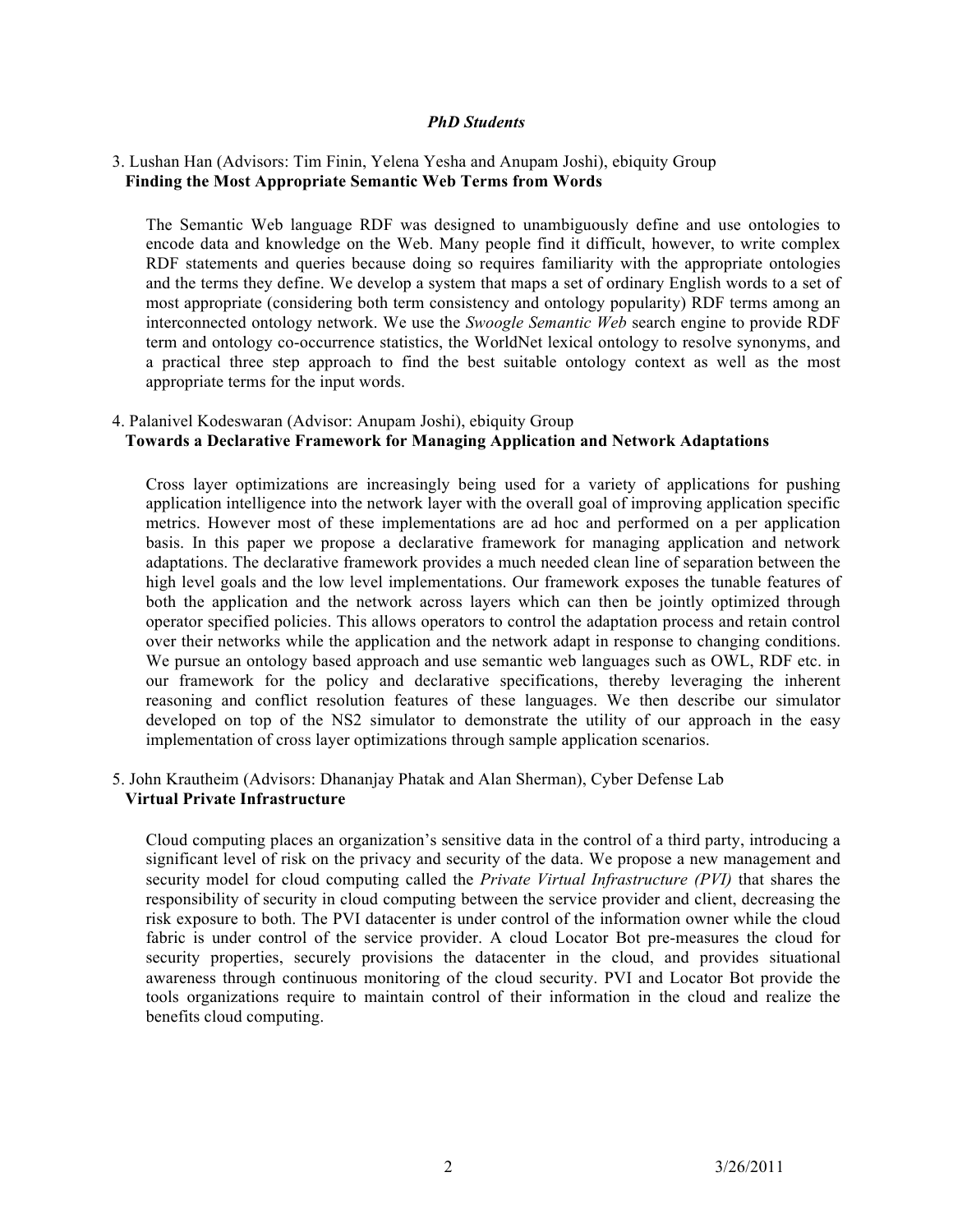### 6. Wenjia Li (Advisors: Anupam Joshi and Tim Finin), ebiquity Group **Policy-based Malicious Peer Dectection in Mobile Ad Hoc Networks**

*Mobile Ad Hoc Networks (MANETs)* are susceptible to various node misbehaviors due to their unique features, such as a highly dynamic network topology, rigorous power constraints and errorprone transmission media. While significant research efforts have been made to address the problem of misbehavior detection, little research work has been done on distinguishing truly malicious from simply faulty behaviors. We are developing a policy-based malicious peer detection framework that collects and use context information to determine the likely intent of a peer that is misbehaving. The context information includes features such as the communication channel status, buffer status, and transmission power levels. Our simulation results show that framework can distinguish malicious from faulty peers with high confidence. Moreover, the mechanism converges to a consistent view of malicious nodes amongst all the nodes with a limited communication overhead.

#### 7. Justin Martineau (Advisor: Tim Finin), ebiquity Group **Delta TFIDF: An Improved Feature Space for Sentiment Analysis**

Mining opinions and sentiment from social networking sites is a popular application for social media systems. Common approaches use a machine learning system with a bag of words feature set. We present *Delta TFIDF*, an intuitive general purpose technique to weight word scores efficiently before classification. Delta TFIDF is easy to compute, implement, and understand. We use Support Vector Machines to show that Delta TFIDF significantly improves accuracy for sentiment analysis problems using three well known data sets.

### 8. Don Miner (Advisor: Marie desJardins), MAPLE Lab **Learning Non-Explicit Control Parameters of Swarm Systems**

Swarm-level behavior of a swarm system is easily measurable. For example, the density of a boid flock can be measured by observing the area covered by the flock, divided by the number of agents. However, adjusting the *Explicit Control Parameters (ECP)* of the system's program to generate specific non-explicit behavior is non-trivial. Determining the agent-level parameter values of the boid flock that results in the swarm exhibiting a specific density is difficult. Our approach is to use common and novel machine learning approaches to learn correlations between the ECP and userdefined *Non-Explicit Control Parameters (NECP),* which represent more abstract concepts in the system. Users adjust the value for an NECP, which is then translated to values for the ECPs that the program can handle directly. NECPs provide more intuitive and more efficient user control of these swarm systems since they represent more abstract or swarm-level concepts of the system. In addition, NECPs can be used as predictors to determine what how the swarm will behave without running an experiment. Our main contribution is a general framework for defining non-explicit control parameters. Our work focuses on a few popular domains: Reynolds boid flocking, particle swarm optimization, wireless sensor network layout, and traffic simulations. Approaches we have investigated for this purpose include linear regression, gradient descent, perceptrons and *k*-nearest neighbor.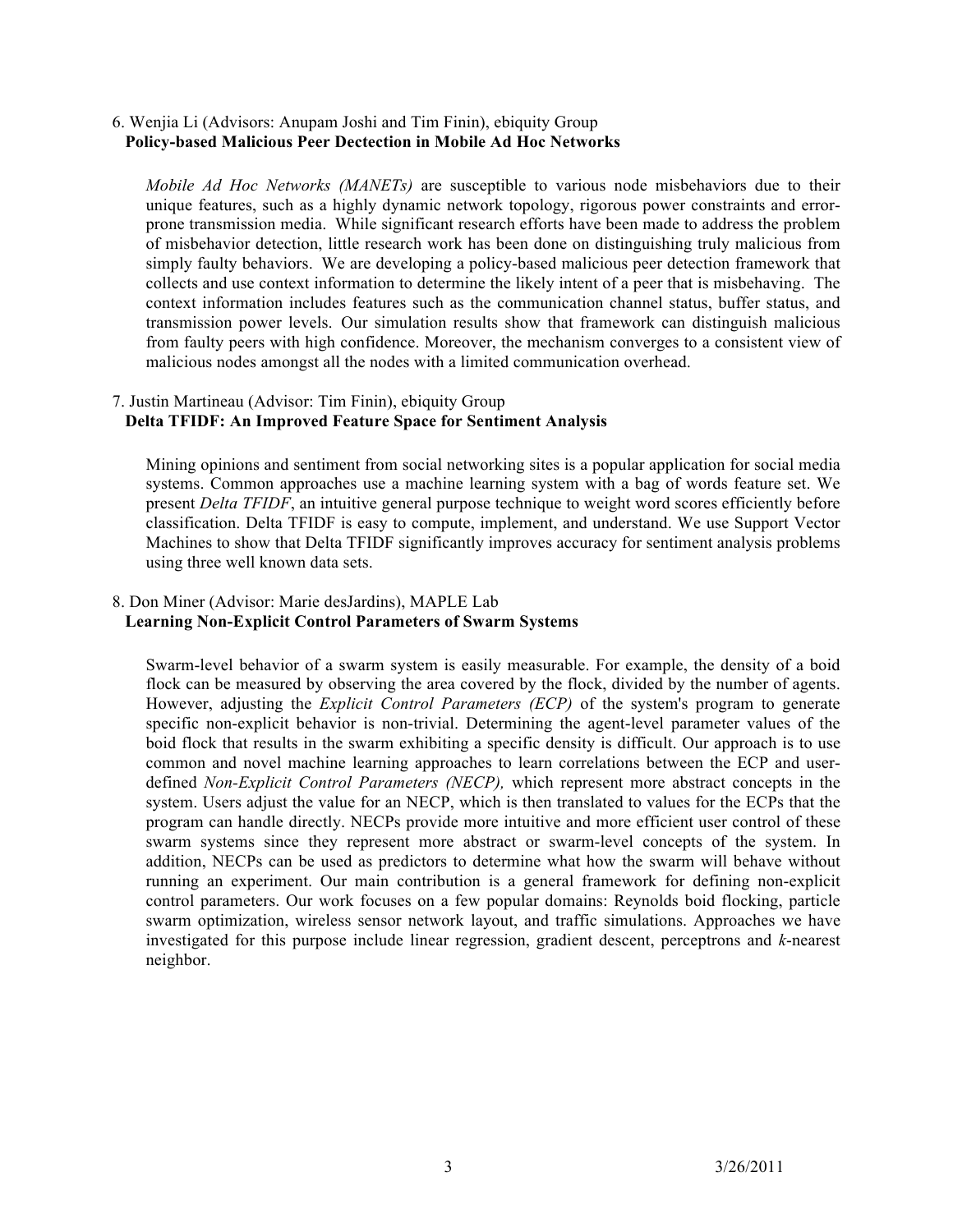### 9. Rory Mulvaney (Advisor: Dhananjay Phatak) **Regularization and Diversification against Overfitting and Over-specialization**

In machine learning, regularization against over fitting attempts to solve the problem caused when a learning algorithm assumes that all training patterns are always present together. Cross validation provides a more realistic distribution of training data, since it trains with various subsets, weighted by appropriate probabilities. *Basis Function Regularization (BFR)* is a new augmentation to an objective function that attempts to efficiently emulate cross validation without requiring cross validation subsets, and furthermore provides a cross validation routine with a single regularization parameter to optimize, reducing risk of over fitting. Experiments confirmed BFR's usefulness for regularizing least squares regression against over fitting.

 It is felt that over-specialization is an analogous phenomenon, in human researchers, to over fitting. Just as financial advisors recommend broad diversification, it is imagined that, in order to diversify, researchers should publish their work in a homogenized "Priority-setting Market," where the "price" of an issue is proportional to its priority.

 In the spirit of diversification and systems engineering, several other promising projects have taken shape, including: a cache-motivated clustering objective, update lists for relocatable data objects, in-cache *B*-trees for extension words, a universal programming language framework with loadable syntax modules, and process management note-taking techniques.

## 10. Zareen Syed (Advisor: Tim Finin), ebiquity Group

### **Wikitology: A Wikipedia Derived Hybrid Knowledgebase**

We are developing *"Wikitology"* as a Wikipedia derived novel hybrid knowledge base using Wikipedia and other related knowledge resources to expose the knowledge hidden in different forms such as RDF triples, links, graphs, tables and free text to applications thereby enabling effective access and utilization of world knowledge. We have successfully developed and evaluated Wikitology 1.0 system, a blend of the statistical and ontological approach for predicting concepts in documents. An enhanced version of Wikitology, "Wikitology 2.0" was constructed as a knowledge base of known individuals and organizations as well as general concepts for use in the ACE cross document co-reference task by incorporating structured data in RDF from DBpedia and Freebase and encoded in an RDFa-like format. The evaluation results showed high precision (0.966) and reasonably high recall (0.72). We are currently working on our Wikitology 3.0 system by focusing on enhancements targeted towards TAC 2009 Knowledge base population task for persons, organizations and locations. It involves extraction of information about entities with reference to an external knowledge source. The main tasks include entity linkage and ontology slot filling. We have incorporated and integrated data from Freebase, DBpedia and Wikipedia to construct entity link graphs for persons, organizations and geo-locations. We plan to implement graph based algorithms on the entity link graphs to aid both the entity linking and slot filling tasks. We are also employing Wikitology for named entity disambiguation which would support the entity linking task.